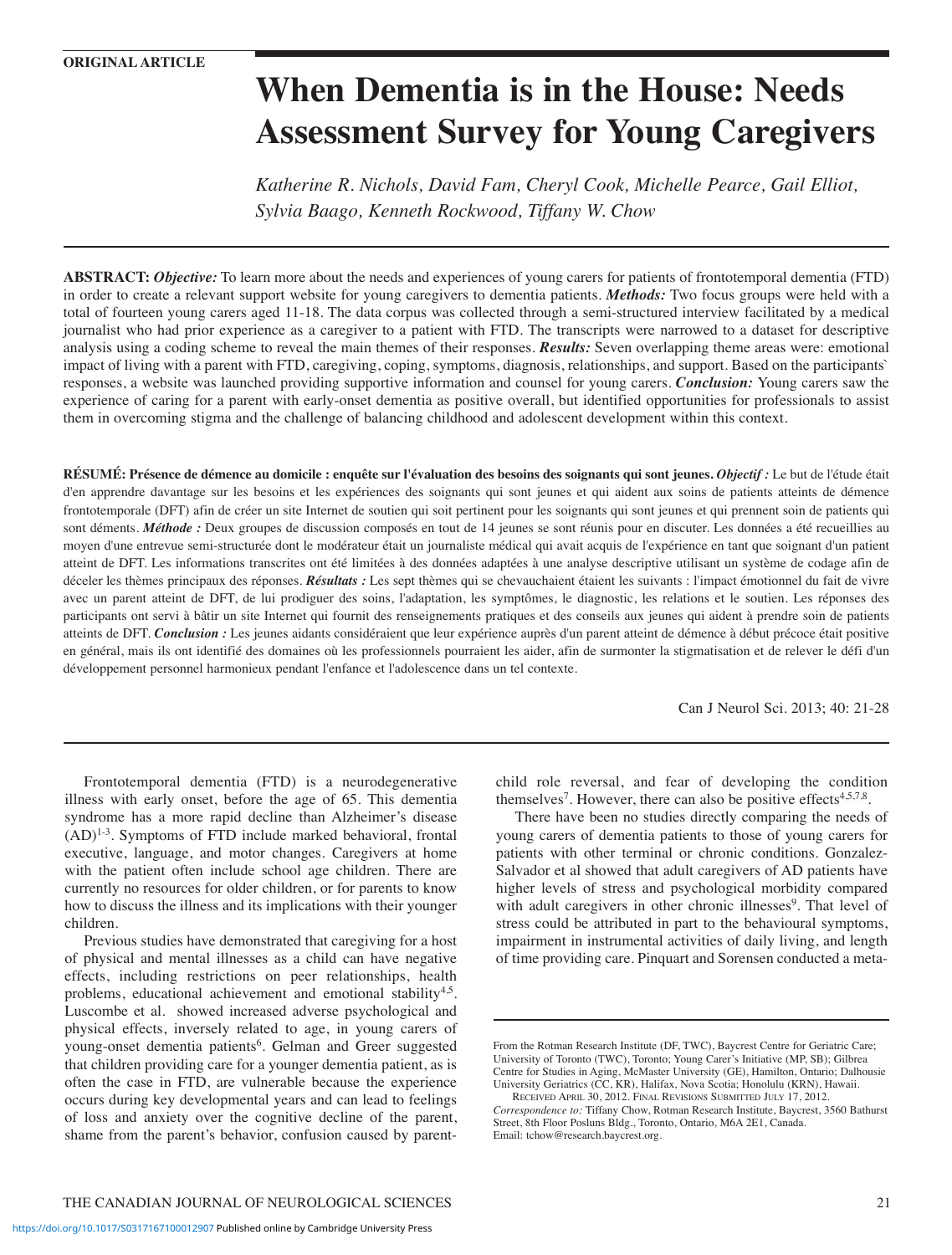analysis of 127 intervention studies with adult dementia caregivers and found that psychoeducational interventions had the broadest positive effect on caregiver knowledge, burden, depression, and subjective well-being versus other intervention types<sup>10</sup>. These types of interventions use a group setting to present structured information about the illness and encourage interactive caregivers to interact in discussion and role playing exercises. Svanberg et al found that young carers of dementia patients were comparable to young carers for other adult illnesses, both in the tasks they perform and the outcomes they experience<sup>4</sup>.

In prior work by this group, provision of support and information online was identified by FTD caregivers as very helpful<sup>11</sup>. Because the needs of children of different ages are not intuitively obvious to clinicians, researchers and service providers, we applied for and were granted funding from the Ontario Ministry of Health Alternative Funding Plan's Innovative Grants and the Canadian Institutes of Health Research-funded Canadian Dementia Knowledge Translation Network. Our aims were to hold focus groups with children of patients with FTD to learn about their experiences and what they had needed at various points in the patient's diagnostic process and course of illness. The first grant began in December, 2010, and the last grant period ended in February, 2012.

We intended for analysis of the focus group data to inform the creation of webpages — one for adolescent caregivers to patients with FTD and another for parents who need to discuss the illness with younger children who would not access the Web themselves.

# **METHODS**

Caregivers from the United States (US) and Canada had identified themselves as parents of children affected by FTD and requested that they be contacted by author (TWC) if an opportunity for their children to voice opinions were to arise. This list received an invitation in early 2011 for children aged 8- 19 to volunteer their participation in one two-hour focus group that would be held through Skype or regular telephone. Participants were able to invite other eligible young FTD caregivers to participate, but this was ultimately not used in recruitment to the two focus groups. Any respondents to the invitation contacted the focus group leader (Leader, KRN) directly, as TWC was the treating physician for the parents of some participants.

Inclusion criteria were:

- 1. Self-identification as an 8-19 year old caregiver to someone with a frontotemporal dementia (behavioural variant or primary progressive aphasia or corticobasal syndrome or progressive supranuclear palsy)
- 2. English-speaking
- 3. Able to access the internet or teleconference line to participate in the focus group
- 4. If under the age of 18, must have co-consent from a parent or legal guardian

Recruitment began in February, 2011 and continued for three months. Nine potential participants (six boys and three girls aged 8-17) responded after the two focus groups had filled and were therefore not included in the data collection, but they were invited to beta-test the resulting website to provide feedback.

The Leader obtained informed consent by telephone or e-mail from international (Canadian and US) respondents. Specifically, participants were asked for permission to:

- 1) Tape-record the focus group session
- 2) Tabulate and analyze their anonymized responses, with potential for future publication
- 3) Contact them again later to provide feedback on the drafts of materials created (i.e., pertinent webpages, printed materials)

The semi-structured interview guide appears in Appendix A online. The guide itself was written to elicit a table of contents for the website and was not driven by theory, nor was it intended to generate theory. The Leader was a medical journalist who is herself a parent to two teenagers in a family touched by FTD; each of these two children participated in the focus groups separately. The Leader was not trained in methods of qualitative research and was not the co-author who ran the thematic analysis on the focus group transcripts (CC).

## **Thematic Analysis**

The analysis followed the six steps of thematic analysis as outlined by Braun and Clarke<sup>12</sup>: 1. Familiarization with the data, 2. Generating initial codes, 3. Searching for themes, 4. Reviewing themes, 5. Defining and naming themes, and 6. Producing the report. A thematic analysis approach, which allows for the identification of themes within the dataset by means of a coding scheme, was used without the focus groups having followed qualitative methodology<sup>12</sup>.

The focus groups were digitally captured (audio) and transcribed to form a data corpus $12$ . As the analyst did not collect the data, the first step was accomplished by initial reading and re-reading of the transcripts. The Leader's comments and instances in which she shared her own experience with the group or conversed with her own children directly about their family story (biased prompting) were struck from the transcripts during review by TWC and CC prior to thematic analysis, as they would direct the responses that followed from other participants. In some instances, the Leader would begin with an openly phrased question but then follow with narrowing questions. Nevertheless, our review of the resulting dataset revealed complex answers that were not easily categorized, i.e., there were rare Yes/No responses.

An initial coding scheme was derived from the dataset (see Appendix B online for coding dictionary). At this level, codes were applied to individual segments at the most basic level. With the data coded, theme areas were then identified, focusing on broader ideas than are represented by the individual codes.

The qualitative software package Atlas.ti<sup>13</sup> facilitated the application of codes and organization of theme groups, as well as creating the theme-based query outputs (quotations from the text). All data, save for areas where the interviewer was wrapping up sessions or explaining the study process, were eventually categorized within one or more theme areas.

Codes were sorted and resorted into "code families" that represented potential theme areas. Once a candidate set of themes were prepared, the coded areas of text in each were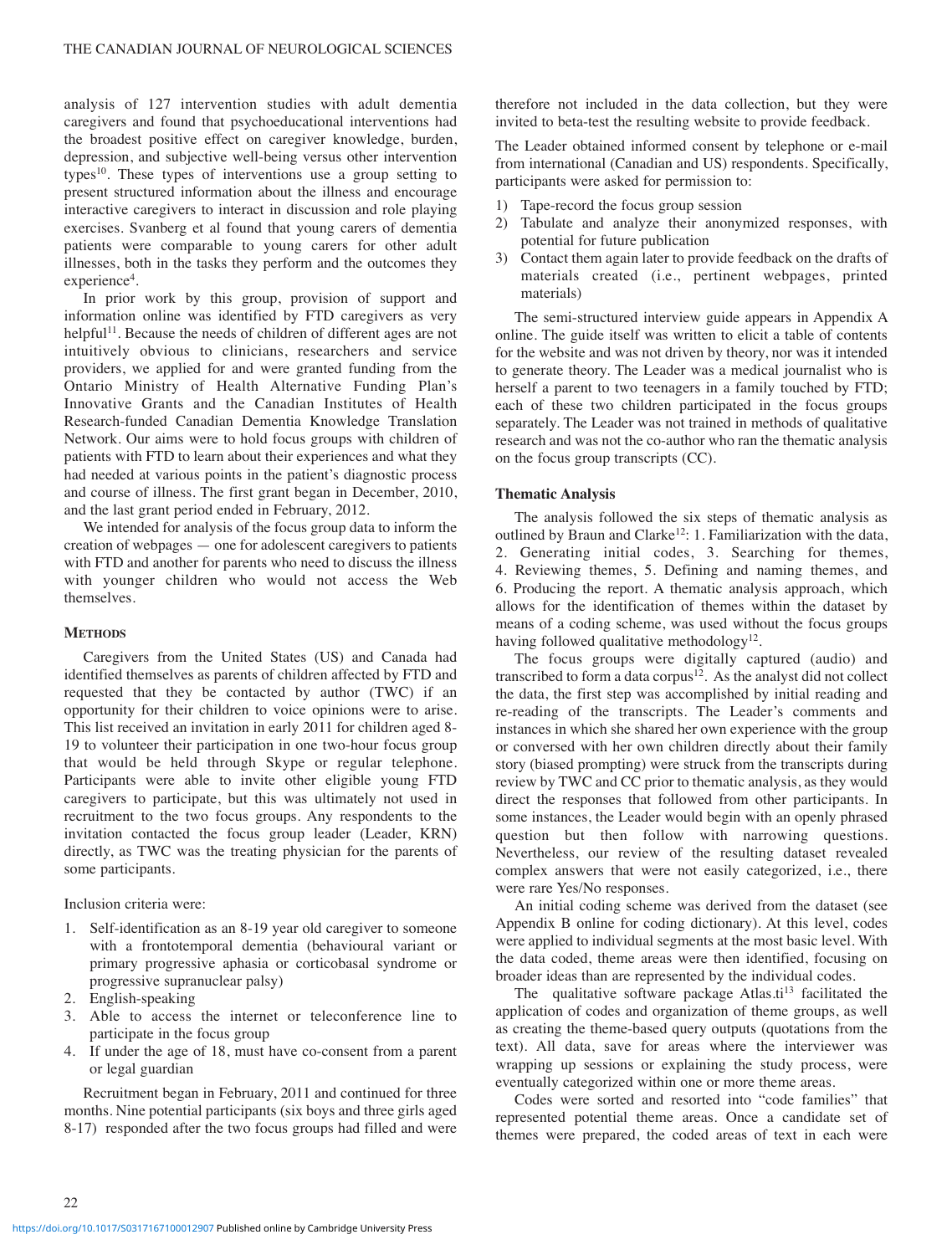reviewed to ensure the coherence of these choices, and of the themes in relation to the data and the project overall. At this point, the themes were able to be clearly defined and renamed if necessary, and work began to prepare the report.

## **RESULTS**

Potential participants had difficulty agreeing on a date and time that did not conflict with their extracurricular activities or simply did not follow-up in the attempts to follow-up on scheduling. We ultimately distributed an email request to the parents of the potential participants asking for their assistance in convening the children. The focus groups, including children and adolescents from across several time zones in the United States and Canada were finally held from 3 to 5 p.m. EST in April, 2011 and from 4 to 6 p.m. EST in May, 2011.

The characteristics of the participants for the two focus groups are indicated in Table 1. There were fourteen participants ranging in age from 11-18. They had an average of three years of living in a household with someone identified as a person with FTD, and 10/14 were girls.

## **Theme Areas**

The analysis revealed seven overarching theme areas (often with subthemes):

Emotional Impact of Living with a Parent with FTD, Caregiving, Coping, Diagnosis, Relationships, Support and Symptoms. Single excerpts from the items coded within each theme appear in italics below the summaries of the theme areas; a larger set of excerpts appears in Appendix C online, and readers are encouraged to examine these to gain the children's perspectives.

## *1. Emotional Impact of Living with a Parent with FTD*

Many participants discussed the negative emotional impact of living with a parent with FTD. While most references were to negative emotions (anger, embarrassment, fear, guilt, confusion and frustration), participants also offered positive emotions arising from the situation. These feelings were often linked to the event of diagnosis (see below).

*P4: … it feels really weird when like someone you know acts a certain way their whole life then all of a sudden they start changing and becoming a different person. It leaves a real lasting impression, and it does feel really weird… You try not to change your opinion of him, but since our family didn't know what he had at first, our opinion started to change. And that was kind of lasting and other people before they knew what he was diagnosed with, their opinion started to change too, because he was acting a different way than what he used to. And that kind of left a lasting impression on the people who don't talk to our family so much.*

# *2. Caregiving*

Participants talked about caregiving, discussing the specific tasks and activities required of them, as well as the rewards and challenges of this role. When participants discussed caregiving,

| <b>Focus</b><br>Group | <b>Family ID</b> | ID              | Gender                    | Age | <b>Family Member</b><br><b>Affected</b> | <b>Approx. Years</b><br><b>With Diagnosed</b><br>Patient | <b>Diagnosis</b> |
|-----------------------|------------------|-----------------|---------------------------|-----|-----------------------------------------|----------------------------------------------------------|------------------|
| 1                     | A                | P <sub>1</sub>  | $\mathbf F$               | 16  | Stepfather                              | 1                                                        | <b>FTD</b>       |
| 1                     | B                | P <sub>2</sub>  | $\boldsymbol{\mathrm{F}}$ | 15  | Father                                  | $\overline{c}$                                           | <b>FTD</b>       |
| 1                     | B                | P <sub>3</sub>  | $\mathbf F$               | 11  | Father                                  | $\mathfrak{2}$                                           | <b>FTD</b>       |
| 1                     | B                | P4              | M                         | 18  | Father                                  | 5                                                        | <b>FTD</b>       |
| 1                     | $\mathcal{C}$    | P <sub>5</sub>  | $\mathbf F$               | 11  | Father                                  | 5                                                        | <b>FTD</b>       |
| 1                     | $\mathcal{C}$    | P6              | $\mathbf F$               | 15  | Father                                  | 5                                                        | <b>FTD</b>       |
| $\overline{2}$        | D                | P7              | $\mathbf F$               | 14  | Father                                  | $\overline{c}$                                           | <b>FTD</b>       |
| $\overline{c}$        | D                | P8              | $\mathbf F$               | 11  | Father                                  | 2                                                        | <b>FTD</b>       |
| $\overline{2}$        | E                | P9              | $\mathbf F$               | 17  | Mother                                  | 5                                                        | <b>FTD</b>       |
| $\overline{2}$        | E                | P <sub>10</sub> | M                         | 16  | Mother                                  | 5                                                        | <b>FTD</b>       |
| $\overline{2}$        | $\mathbf F$      | P11             | M                         | 16  | Father                                  | 3                                                        | (PPA)            |
| $\overline{2}$        | G                | P12             | $\mathbf F$               | 14  | Grandfather                             | $\overline{c}$                                           | <b>FTD</b>       |
| $\overline{2}$        | G                | P13             | $\mathbf F$               | 8   | Grandfather                             | $\overline{c}$                                           | <b>FTD</b>       |
| $\overline{2}$        | A                | P <sub>14</sub> | M                         | 18  | Stepfather                              | 1                                                        | <b>FTD</b>       |
|                       |                  |                 |                           |     |                                         |                                                          |                  |

# **Table 1: Characteristics of focus group participants**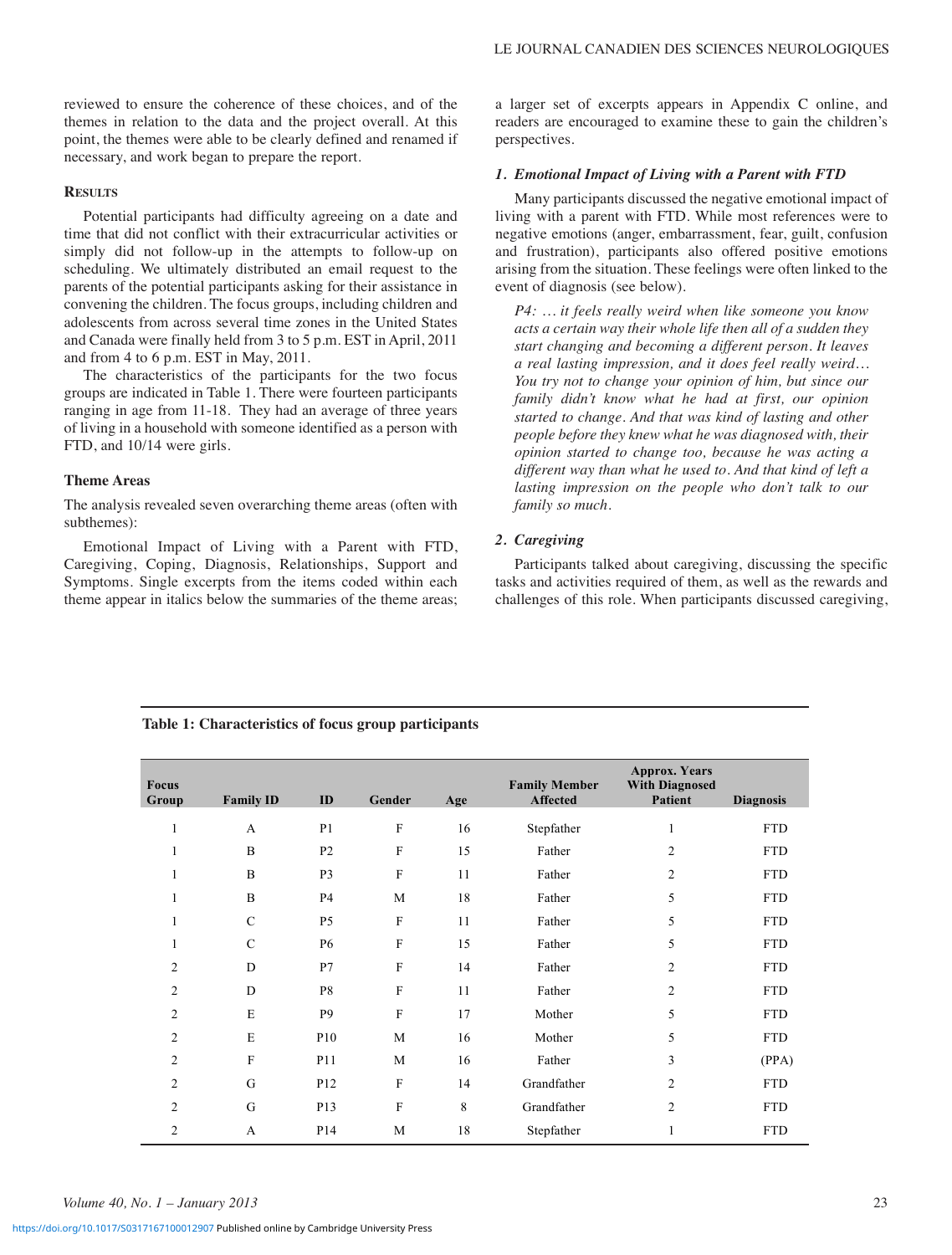it was notably linked to areas such as the relationship with the patient, their relationship with the healthy parent (or family member), and strategies for coping with FTD.

Participants identified some of their main caregiving tasks and challenges. Tasks included physical support of the patient, such as helping with feeding and ambulating, and ancillary activities like providing help around the house through chores or communicating with healthcare professionals on behalf of the patient.

A variety of caregiving challenges were identified, such as trying to strike a balance between being a child and a supervising caregiver, struggling to exercise with the patient, and concern for the patient's safety. Caregiving took an emotional toll on the participants. They described the rewards that resulted from sharing a sentimental moment with the patient but also expressed guilt and self-blame at instances during which their patience wore thin. In a few cases, the participants found that their experience brought them closer to their families and made them better people. There was notable overlap with the areas of relationship with the patient and strategies for coping with FTD.

## *LEADER: How does it feel when you all are helping him physically?*

*P4: It's upsetting a little bit. But I feel good about it, because … even though he may not recognize us at first, if we start to play with him, or we start cracking jokes, or we do stuff that's familiar to him, he'll smile and laugh a bit. And that makes it worth it.*

## *3. Coping*

In free discussion, participants expressed how they had personally dealt with the patient. Talk of coping strategies crossed into other theme areas such as how they handled their relationships with the patient and the healthy parent/family member, as well increasing knowledge about FTD and its negative impact on their respective families. The latter topic is described above in "Emotional Impact" and in the next section, "Diagnosis."

Directed Questions Pertaining to This Theme: When asked specifically if they had advice for other children on how to cope with their situation, participants discussed their personal stories about their parent/loved one who has FTD. Participants found that spending as much time as possible with the patient and reminiscing about old memories helped ease the burden of some encounters between child caregivers and their loved one with FTD by directing the focus of the interaction to pleasant topics that lacked conflict, and by allowing children to clarify mixed feelings about their loved one with strong memories of the person he or she had once been. Some of the activities that participants found useful included having simple conversations, watching TV or movies, going on walks, and taking family vacations. When asked about their feelings toward providing physical support, such as toileting, participants admitted they found it somewhat upsetting but felt good about being able to help.

Providing support for the rest of the family and healthy parent was important and could be accomplished by assuming more responsibility around the house and sharing household chores. They also found it helpful to channel their energy outside the home through sport, dance, choir and even volunteering.

Sometimes difficulties arose with outsiders who did not understand the illness; this demanded some problem solving from the participants. Participants found that outsiders had very little knowledge of FTD and often assumed that behavioural or personality changes were the result of the patient simply acting in a belligerent or unpleasant manner. Other issues included gossip and rumors among peers at school. Coping strategies ranged from simply ignoring people who were judgmental or unsympathetic to openly sharing information about FTD with those willing to listen.

They identified maintaining a positive yet realistic attitude toward the condition — as well as showing the patient compassion and patience — as important strategies to help cushion the impact of the disease.

*P12: Well, when he's like watching shows or reading his books, we like to let him be, but once in a while our grandma wants us to go and like have some coffee with us or take him for a walk and that's like when we participate with him.*

*LEADER: And how does that go - is it enjoyable or is it challenging?*

*P12: Well, it's not really challenging or enjoyable. He's just silent. He doesn't really like conversation; he just likes to get to go where he needs to -*

## *4. Symptoms of FTD*

Participants talked about specific symptoms of FTD and the impact on the relationship with the patient and others. Some descriptions are difficult to limit to one symptom area, as symptoms may overlap (e.g., less affectionate toward family and general lack of motivation for self-care and prior interests). The discussion centered on symptoms such as personality and behavioral changes, and difficulties with communication, judgment, memory and emotion.

Although personality and behavioral changes in the patient were distressing, participants found some solace in being able to attribute the changes to an underlying disease. Several participants felt that the burden caused by personality changes often arose from the aforementioned conflict between the patient and outsiders, because outsiders were unsympathetic, illinformed, or unaware of FTD.

Communication difficulties were highlighted as one of the most difficult symptoms to cope with in FTD. During the course of illness, participants readily noticed difficulties in the patient's ability to communicate, including forgetting words, confusing the meaning of words, and very limited speech with answers often restricted to a "yes" or "no.". Disrupted communication restricted or even precluded meaningful interaction with the patient. In some cases, this was due to the patient's tendency toward social isolation and reticence. In other cases, speaking to the patient was unsuccessful because the patient's deteriorating memory did not allow for a sustained conversation. Some participants described a feeling of awkwardness resulting from these changes.

Participants commented on the level of insight and judgment shown by the patient. Most noticed that the patient still retained some idea of having an underlying disease, but had no appreciation for its changes to their behavior or any impact on others.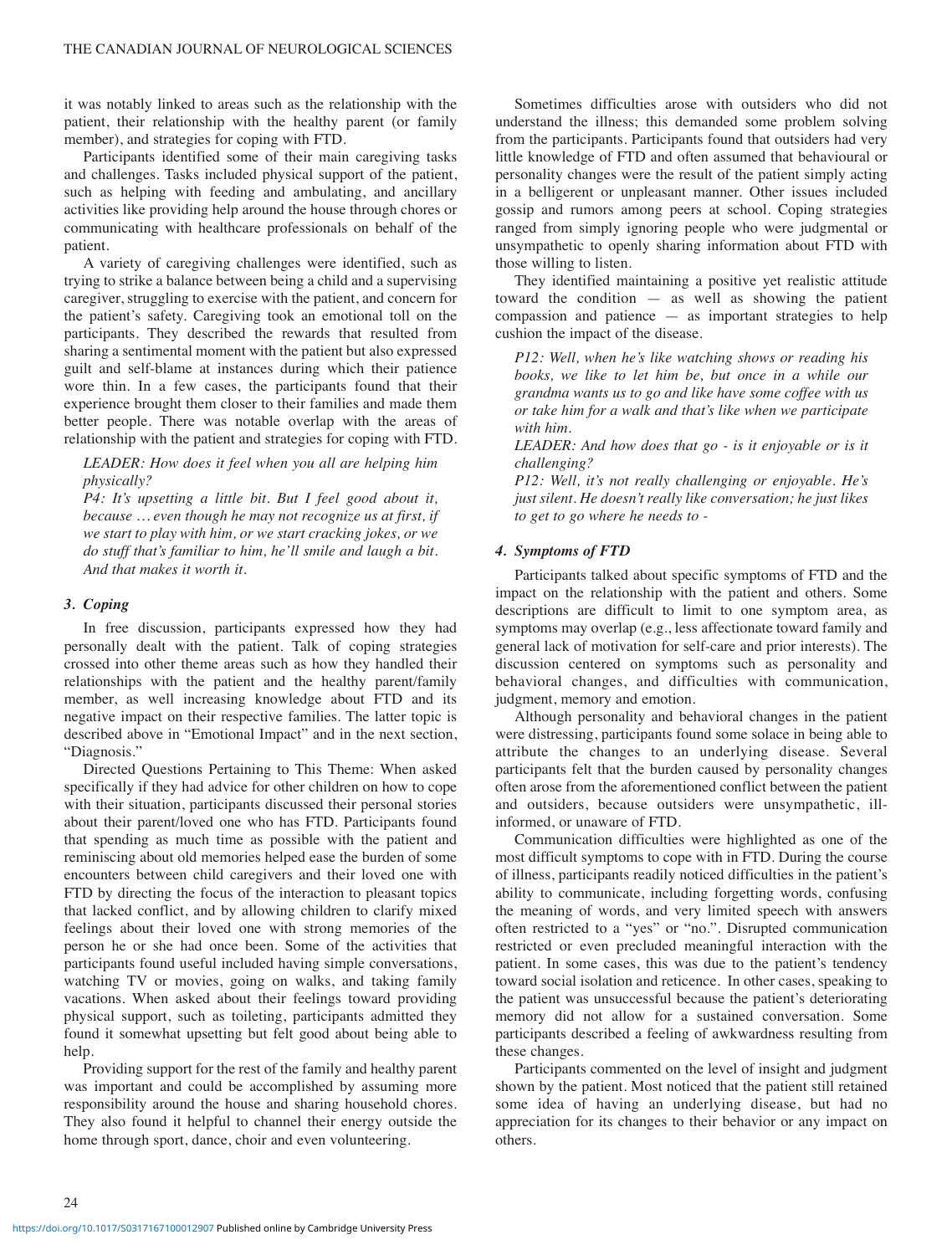Participants also discussed the negative impact of memory loss. Memory loss was difficult for the caregivers but also served as a source of frustration for patients themselves.

*P11: … P14 is … absolutely right that there's a complete disconnect between… a language problem and a behavioral problem, because for example, with the specific thing my dad has - Primary Progressive Aphasia many doctors have no idea even what it is. They have to look it up, apart from the neurologist who deals with it. But the thing with them is they hear the part, 'aphasia,' and they think, 'Oh, a language problem,' but a ton of other people think that since it's called 'aphasia' that the person can't really speak and it doesn't relate to behavioral changes, and it absolutely does.*

#### *5. Diagnosis*

Participants talked about how and when they learned of the diagnosis, how this information made them feel and strategies employed by families or professionals in discussing this topic with them. This theme area overlapped notably with emotional impact of FTD and symptoms of FTD.

At the disease onset, several participants remembered noticing personality and behavioral changes in the FTD patients yet did not attribute them to a disease. In a few cases, the FTD patient required medical attention, and the diagnosis was brought to light by healthcare providers. However, virtually all participants were told of the diagnosis through discussion with the healthy parent, and in some cases, the patients themselves helped explain.

Participants unanimously agreed that sooner was better in terms of breaking the news. However, there was some debate about disseminating the information in its totality, especially concerning the prognosis. The prevailing opinion was that the approach should be tailored to the individual child based on age and maturity. Children should have the option of learning as much about FTD as they feel comfortable with, and that in some cases, details about the progression and overall prognosis should be provided incrementally.

Not all participants were able to remember the impact of the diagnosis, as many received the news at a young age. Most remembered the news triggering shock and confusion, but in retrospect, many felt a sense of relief to finally attribute the changes in the patient to a specific illness.

*P1: I think the best way is to just tell [children] as soon as possible, because otherwise they're just going to see that their loved one is changing and they're not going to know why. They're going to think it's just them. So I think it's best to tell them as soon as possible, like when they find out, so everyone can know what's wrong and know it's a disease, and they can go on from there. Instead of trying to hide it or downplay it.*

#### *6. Relationships*

Participants talked about how FTD impacted their relationship with the patient, as well as with the well parent/family member. This area had notable co-occurrence with coping strategies for FTD, as well as behavioral symptoms of FTD. Key areas of impact included interaction and

communication, and perception and acceptance of the patient. Most felt that one of the biggest challenges in the evolving childpatient relationship was deterioration in communication. Although communication was often one-way, some participants found that spending quiet time with the patient was still mutually beneficial. Other caregivers felt that just seeing the patient smile or laugh provided its own sense of reward.

Personality and behavioral changes in the patient left a lasting impression on all participants. Several described the strangeness that accompanied witnessing the transformation of the patient at the disease onset. Compassion for the patient played an important role in the new relationship, and attributing the changes to the disease facilitated this acceptance.

Participants recognized the immense increase in responsibility falling on the healthy parent and the emotional and physical burden that resulted. They generally increased their appreciation and understanding of the healthy parent, and some developed stronger relationships with that parent. In several cases, the relationship changed to more of a partnership as the participants shared the burden of caregiving and household chores. Some also stressed the importance of the healthy parent maintaining a parental role in order to give young carers a sense of normality and stability.

*P14:…With [my stepfather], it changed a lot on the outside because of the way he was behaving, but I just knew that whatever he was behaving like that wasn't logical or that wasn't…that just wasn't him. That's just something I accepted: 'Ok, this isn't his choice to be like this.' You know, he's under the influence of something horrible.*

### *7. Support*

Participants talked about the means and impact of the support they received. This included emotional sustenance, as well as the ability to receive and share information from family, friends and professionals. They also discussed their preferences for receiving that support – in person or via technology. This area had notable co-occurrence with emotional impact of FTD, coping, and relationships .

The majority of participants identified their healthy parent as the chief means of family support, followed by siblings and extended family. Important aspects of the healthy parent's role include providing information, emotional support, and a sense of stability.

Most participants found talking to friends a useful outlet. Although most friends had a very limited understanding of FTD, they were typically empathetic and willing to listen. The supportive role of friends ranged from directly helping the participant with the patient to simply providing relief in times of stress around the home.

Unlike support from family members and friends, participants felt somewhat disconnected from health professionals. Reasons included a lack of familiarity with the healthcare provider, and not receiving guidelines or recommendations on FTD at the doctor's office. Participants were asked the directed question, "Would you like to be at the doctor's appointments with parents/family members?" The majority of participants indicated that they would not want to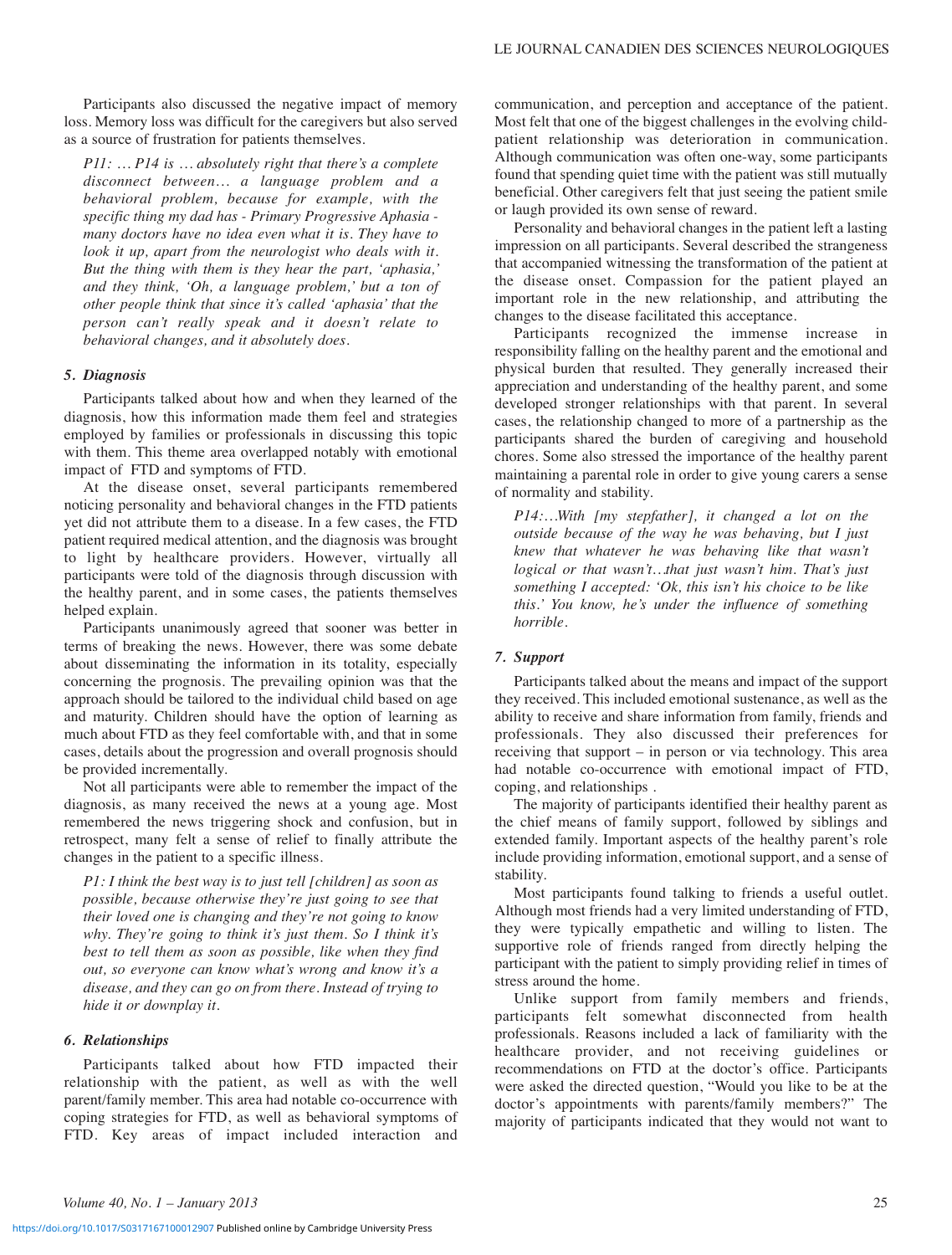# **Table 2: Links to Helpful Resources**

| <b>Young Carer Activity Support Groups</b>                                                       |                                                  |  |  |  |  |  |  |
|--------------------------------------------------------------------------------------------------|--------------------------------------------------|--|--|--|--|--|--|
| http://www.youngcarers.net/                                                                      | Help and advice for young carers                 |  |  |  |  |  |  |
| http://hospicetoronto.ca/Page.asp?IdPage=9292&WebAddress=hospice                                 | Activities program designed for young carers     |  |  |  |  |  |  |
| http://recrespite.com/                                                                           | Offers recreational workshops                    |  |  |  |  |  |  |
| <b>Helping Young Carers Help the FTD Patient</b>                                                 |                                                  |  |  |  |  |  |  |
| http://alzheimers.org.uk/site/scripts/documents_info.php?documentID=90                           | Advice for spending time with patients           |  |  |  |  |  |  |
| http://research.baycrest.org/chow-lab                                                            | How to handle difficult FTD behaviours           |  |  |  |  |  |  |
| <b>What Psychologists Say About Young Carers</b>                                                 |                                                  |  |  |  |  |  |  |
| http://ambiguousloss.com and Ambiguous Loss and Loving Someone Who Has Dementia                  | Website and books by author Pauline Boss         |  |  |  |  |  |  |
| Parentification of the child: a case study of Bowlby's compulsive care-giving attachment pattern | Article on compulsive caregiving my Malcolm West |  |  |  |  |  |  |
|                                                                                                  | and Adrienne Keller                              |  |  |  |  |  |  |
| <b>Learn More about Dementia</b>                                                                 |                                                  |  |  |  |  |  |  |
| http://www.theaftd.org/                                                                          | Association for Frontotemporal Dementia          |  |  |  |  |  |  |
| http://www.mayoclinic.com/health/frontotemporal-dementia/DS00874                                 | Facts about dementia                             |  |  |  |  |  |  |
| http://memory.ucsf.edu/ftd/                                                                      |                                                  |  |  |  |  |  |  |
| http://www.ninds.nih.gov/disorders/ picks/picks.htm                                              |                                                  |  |  |  |  |  |  |
| <b>Advice for Treating Young Carers</b>                                                          |                                                  |  |  |  |  |  |  |
| http://www.medicinenet.com/script/main/art.asp?articlekey=47165                                  | Getting the most out of a doctor's visit         |  |  |  |  |  |  |
| http://www.caringtoday.com/                                                                      | General advice for caregivers                    |  |  |  |  |  |  |
| http://www.lifeandminds.ca/whendementiaisinthehouse/ts sec4 2.html                               | Advice for sharing with friends of young carers  |  |  |  |  |  |  |

attend doctor's appointments for a variety of reasons, including the belief that they could not cope with what they would hear. In other cases, they felt it simply would not do any good for the child to attend. The latter notion was connected with the perception that few treatments, if any, were available for FTD. Participants also acknowledged that the decision to attend doctor's appointments depended on their own level of maturity or age.

When asked about obtaining support in-person or via technology, participants preferred conversations in-person but accepted technology as an alternate means of support that could be used in specific circumstances. The participants were also asked about the utility of attending a monthly support group. They generally agreed that while it could be beneficial, it depended largely on an individual's personal support needs. They suggested smaller groups over larger ones with groups stratified by age to facilitate comfort during discussion.

*P5: I kind of get some support from my friends because they try to imagine what it's like. I think it's good to get support from your friends - just someone else. We get a lot of support from mom, but I think it's good to get support from other people, because sometimes it's just not a good time to talk to my mom about that stuff, or if it's just been a bad day. And you don't really want to ruin it for other people too, so you just have to talk to your friends.*

As a result of the interview, some of the participants discovered that speaking about their situation was a positive experience. Several expressed interest in joining an online forum where they could share their experiences with other peers. One of the recognized benefits of a forum was that computers would provide an alternative means of expression which may be more appealing to tech-savvy teenagers.

*P4: This is actually the first time that I think I've sat down with my sisters and had a big discussion about FTD, and all the things we were going through. I was wondering if this was the same for others. We never really talked about it before.*

*P2: Yeah, we've never really talked about this.*

*P3: This is the first time for us, too.*

*P1: I guess in the past I've had a couple conversations with my mom, my brother, and me, but we don't really talk about it at all or very much. My brother and I don't really talk about it together.*

*LEADER: I'm going to add to that; is this helpful or not? P4: Oh, for sure.*

*P2: Yeah.*

*P4: If not for the information, it's helpful to get things off your chest.*

*P4: Another good thing about a forum would be a lot of kids are more into computers - that's what they're comfortable with - so they might be more comfortable typing about it rather than talking about it.*

Based on these responses, website content was developed and launched at url: www.lifeandminds.ca/whendementiaisinthe house on November 15, 2011. Prior to the launch participants were given the opportunity to confirm that important points from the focus groups were addressed with the website. Respondents appreciated the separation of content for parents from that for teens and the style of presentation. To our surprise, they suggested we add more text and information in future updates.

The webpages for teens are organized into five sections: "Doctor's Don't Know Anything About Dementia," "What Psychologists Say about You," "Advice from Kids Who Understand," "How to Get Help," and "Learn More about Dementia and Downloadable Resources."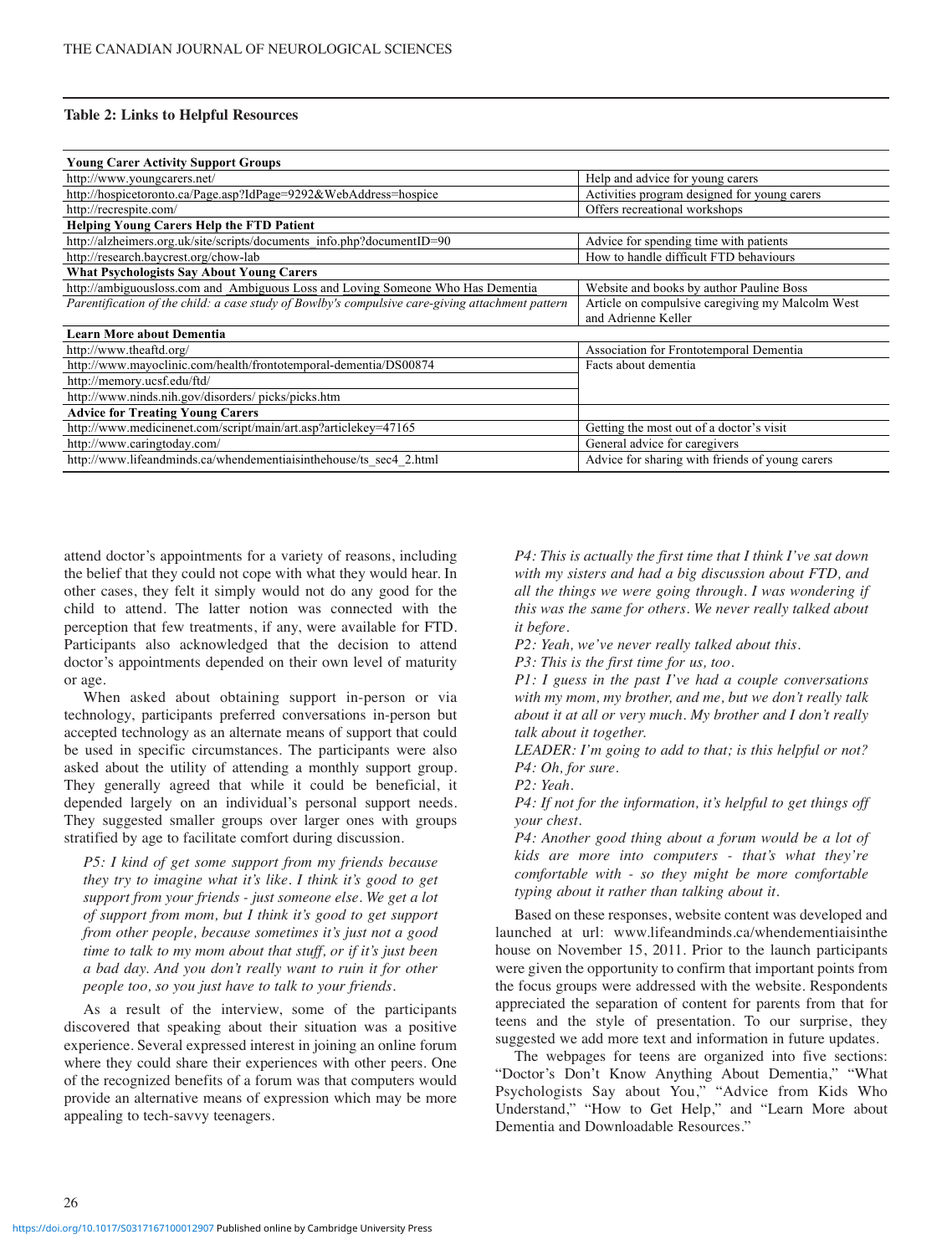"Doctor's Don't Know Anything about Dementia" is titled after the consensus from participants about lack of support from healthcare professionals. This subsection attempts to empower young carers to request the help they need, by delineating the role of physicians and other healthcare workers in dementia, providing further education about dementing illnesses and FTD, and giving an overview of brain function and how it is disrupted by dementia. There are also suggestions for how to interact with a loved one with dementia, along with links to further content, e.g., sample day planners. We have included templates of letters that physicians can provide families to help explain dementia in social or legal situations (see Table 2 for links).

"What Psychologists Say about You" shares what professionals know about the responsibilities and challenges faced by young carers and gives advice for coping with the stress and feelings associated with caring.

"Advice from Kids Who Understand" provides information from the focus groups on coping with emotions, advice on extracurricular activities, and suggestions for spending time with a loved one with dementia.

"How to Get Help" makes recommendations to caregivers on how to share information about dementia with friends and outsiders, and advises friends on simple ways to support a child caregiver.

"Learn More about Dementia and Downloadable Resources" has further links to outside resources, such as the Association for Frontotemporal Degeneration and the Alzheimer Society.

## **DISCUSSION**

In the United States, dementia accounts for the greatest share of young carer responsibility (Young Caregivers in the US Study). In Canada, early-onset dementia has been estimated to affect approximately 73,000 individuals (Personal Communication, Alzheimer Society of Canada, March 5, 2012). In the context of facilitated focus groups, 14 young carers of FTD patients shared their experiences and needs to inform the creation of a caregiver support website for teens. Although difficult to gather, the group discussion flowed quite readily, as participants found unexpected support in each other and relief from any isolation dementia had brought to their lives. Their comments did not seem to differ from the available literature on young carers in general, but the design of the study allowed for generation of an FTD-specific website.

Young carers took on the responsibilities of caregiving as part of their lives, yet never described them as a burden. They seemed to grow up more quickly, allowing for a more mature understanding of their priorities. Children tended to find relief in attributing the changes in their parent to an illness and made considerable effort to separate the disease from the parent. Otherwise, there would be a risk of creating an emotional boundary between self and the seemingly dangerous, unpredictable parent as a way of self-preservation (detachment). Nevertheless, children suffered from 'latent grief,' in that there was a loss of the prior parent-child supportive relationship despite the ongoing presence of the ill parent in the home leading to ambiguous sense of  $loss<sup>14,15</sup>$ .

Young carers often feared overwhelming the healthy parent with their own needs and pain. The young carers felt their priority was to protect the healthy parent. This can lead to

compulsive caregiving, in which a person tends to assume a care provider role in all relationships. The role of being a young carer can influence future relationships in that they continue to act as caregivers in adulthood both within their families and other relationships. The same retrospective study reported that participants commented that they grew up too fast, leading to isolation from peers<sup>16</sup>.

The hesitation of young carers to communicate their needs and mixed feelings openly and honestly with their parents may have made it more difficult for family members to find common ground. Parents may help children best by providing an emotionally stable environment, with positive attitudes about caregiving. While remaining realistic about FTD, parents should be mindful that their own attitudes have tremendous impact on the children's state of mind. Parents also have the critical role of reassuring children that it is normal to experience a full range of emotional reactions, including frustration, anger, guilt and shame. The healthy parent-child relationship took on even greater importance in the context of FTD. We designed content encouraging well parents to debrief and receive emotional support from care providers and friends outside of the home to spare the children their most negative fears, dreads, and reactions to the illness. Children were more likely to ask for help after watching their healthy parent do the same first.

Successful interventions for young caregivers of dementia patients should offer both education and support, incorporate the entire family, and target the unique needs of the young carer. Presently, there is a paucity of supportive interventions for this group. The present study's findings are supported by several authors who have reported on supportive interventions for young carers. Among 50 young carers to adults with chronic illness, the most often cited request was for respite from caregiving<sup>17</sup>. Young carers felt that this could be achieved through services providing more assistance with activities of daily living and mobility for their sick relative and better support for their family. Parallel to our respondents, young carers in the context of earlyonset Alzheimer's disease benefit from involvement in outside activities, increased reliance on family and friends, and assuming more age-appropriate roles through structural family therapy<sup>7</sup>.

Although our findings have some validation in the prior literature, some limitations apply to our data collection. The focus group leader was herself a caregiver for a patient and that in each of the groups, one of the participants interviewed was a child of the leader. While the results of this data were limited to the experiences of the focus group participants themselves, we must also consider that biases or previous experiences of the leader may have played into the focus group process. Demographic characteristics of the participants were not analyzed but may have influenced results: for instance, 71% of the participants were female, and there may be differences in the caregiving role and experience based on the gender of the young carer or of the patient. Socioeconomic status of the participants was not taken into consideration and may not reflect the experiences of economically disadvantaged young carers.

#### **CONCLUSION**

Young caregivers saw the experience of tending to a parent with early-onset dementia as positive overall but identified